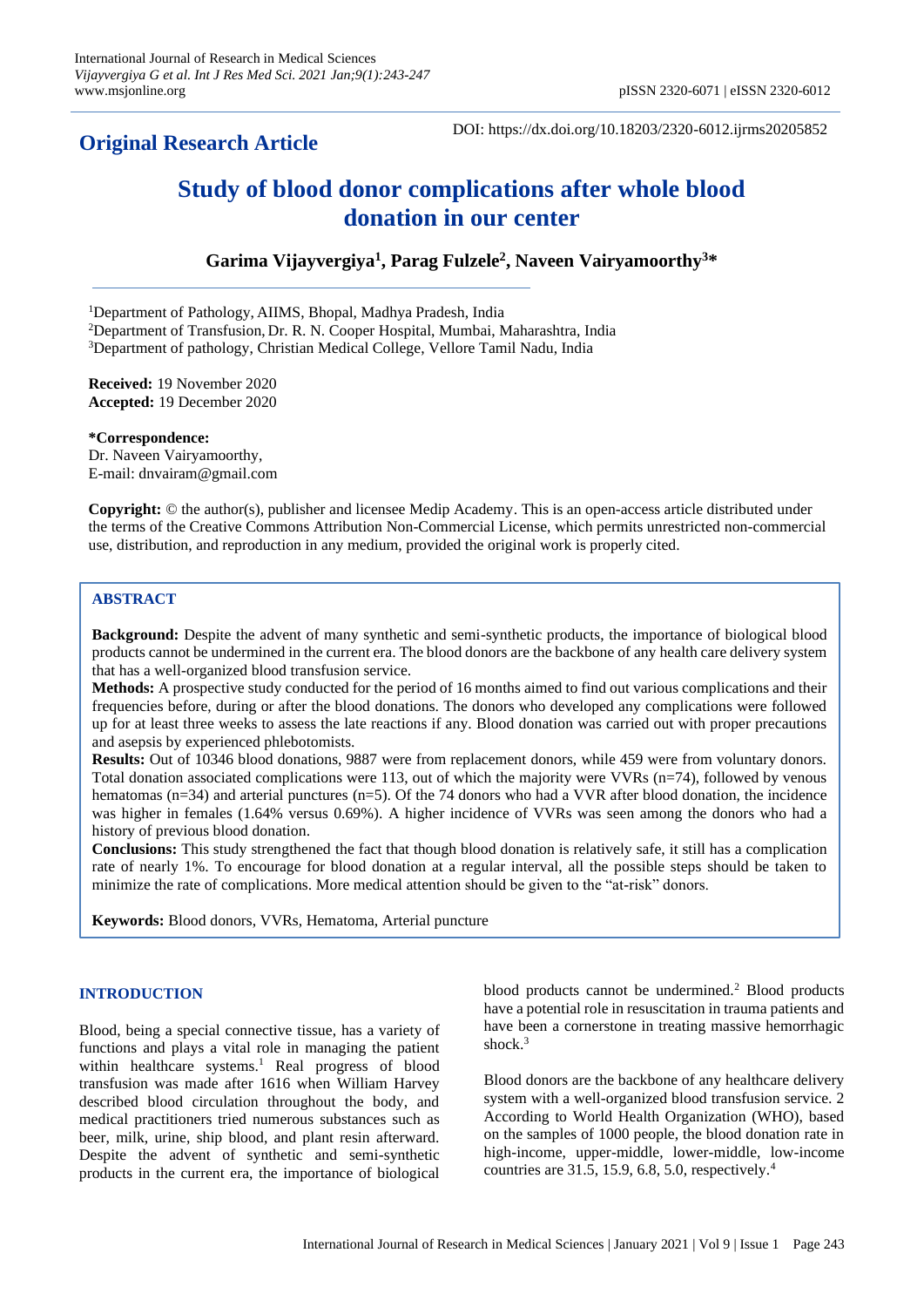Though blood donation is relatively safe, studies have shown the increasing occurrence of adverse reactions to whole blood donation, and these complications are an important reason for decreasing likelihood of becoming a repeat donor.2,5,6,7,8 This emphasizes the need to look for the factors influencing them and the frequency of the complications to be minimized.<sup>2</sup>

The majority of the complications associated with blood donations are constituted by the Vasovagal reactions (VVR), which refers to the development of any of the following symptoms, such as dizziness, weakness, apprehension, diaphoresis, pallor, bradycardia, and hypotension during or shortly after blood donation. Other complications include arterial puncture, local nerve injury (irritation), fatigue, sore arm, bruise, or hematoma. Many factors are associated with these complications, such as age, sex, weight, the height of the donor, type of blood donation, history of blood donation, etc.<sup>9,10</sup>

The present study was conducted to find various complications, frequency, and possible association with the above-mentioned factors associated with blood donation in our institutional blood bank.

#### **METHODS**

A prospective study approved by Institutional Ethics Committee was conducted at Dr R.N Cooper hospital for 16 months, from September 2017 to December 2018. The study aimed to determine various complications and their frequencies before, during, or after the blood donations. The recorded details were as follows: age, sex, body mass index (BMI), history of previous donation and complications, blood groups, type of donations (voluntary, replacement), amount of blood donated, and consent for the study. The donors who developed any complications were followed up for at least three weeks to assess the late reactions if any.

The donors having age ranges from 18 to 60 years, weight more than 45 kg, no history of any infectious diseases, chronic illness, drug usage, had taken food in the last 4 hours, pulse rate in the range of 60-100, systolic blood pressure in the range of 90-140 mm Hg and diastolic blood pressure in the range of 60-100 mm Hg, normal body temperature, and willing to give the consent were included in the study.

The donors who experienced VVR in previous blood donation, not willing to give consent, history of any infectious diseases, chronic illness, drug usage, not meeting the inclusion criteria were excluded from the study.

Blood donation was carried out with proper precautions and asepsis by experienced phlebotomists.

Statistical analysis was performed by IMB statistical package for social sciences (SPSS) version 20 software. Cross tabulation and frequency distribution was performed to prepare the tables. Quantitative data were expressed as mean and standard deviation whereas categorical data was expressed as number and percentage. Means and standard deviation were compared using paired t test whereas chi square test was used to compare the percentage. Level of significance was assessed at 5%.

#### **RESULTS**

Out of 10346 blood donations, 9887 were from replacement donors, while 459 were from voluntary donors. Total donation associated complications were 113, out of which the majority were VVRs (n=74), followed by venous hematomas ( $n=34$ ) and arterial punctures ( $n=5$ ). Of the 74 donors who had a VVR after blood donation, the incidence was higher in females (1.64% versus 0.69%). However, this gender predilection was not statistically significant ( $p=0.665$ ).

Sixty-nine of the total VVRs occurred in replacement donors, and five in a voluntary donor. Though the incidence was higher in the replacement donors, this was not statistically significant ( $p= 0.162$ ). A higher incidence of VVRs was seen among the donors who had a history of previous blood donation. The majority of the cases of VVRs were mild. In replacement donors, the cases of mild and moderate VVRs were 69 and 1, respectively. Mild VVRs were also noted in 4 voluntary donors. None of the donors developed severe VVRs. Table 2 shows the signs and symptoms of the VVRs experienced by the donor.

#### **Table 1: Characteristics of the donors and frequency of VVRs and Hematomas.**

| <b>Characteristics of donors</b>       |             | <b>Frequency of Vasovagal</b><br>reflexes | <b>Frequency of Venous</b><br><b>Hematomas</b> | <b>Total</b><br><b>Donors</b> |
|----------------------------------------|-------------|-------------------------------------------|------------------------------------------------|-------------------------------|
| <b>Sex distribution</b>                | Males       | 70                                        |                                                | 10103                         |
|                                        | Females     |                                           |                                                | 243                           |
| <b>Type of donor</b>                   | Voluntary   |                                           |                                                | 459                           |
|                                        | Replacement | 69                                        | 29                                             | 9887                          |
| <b>History of previous</b><br>donation | Yes         | 18                                        | 26                                             | 2213                          |
|                                        | No          | 56                                        |                                                | 8133                          |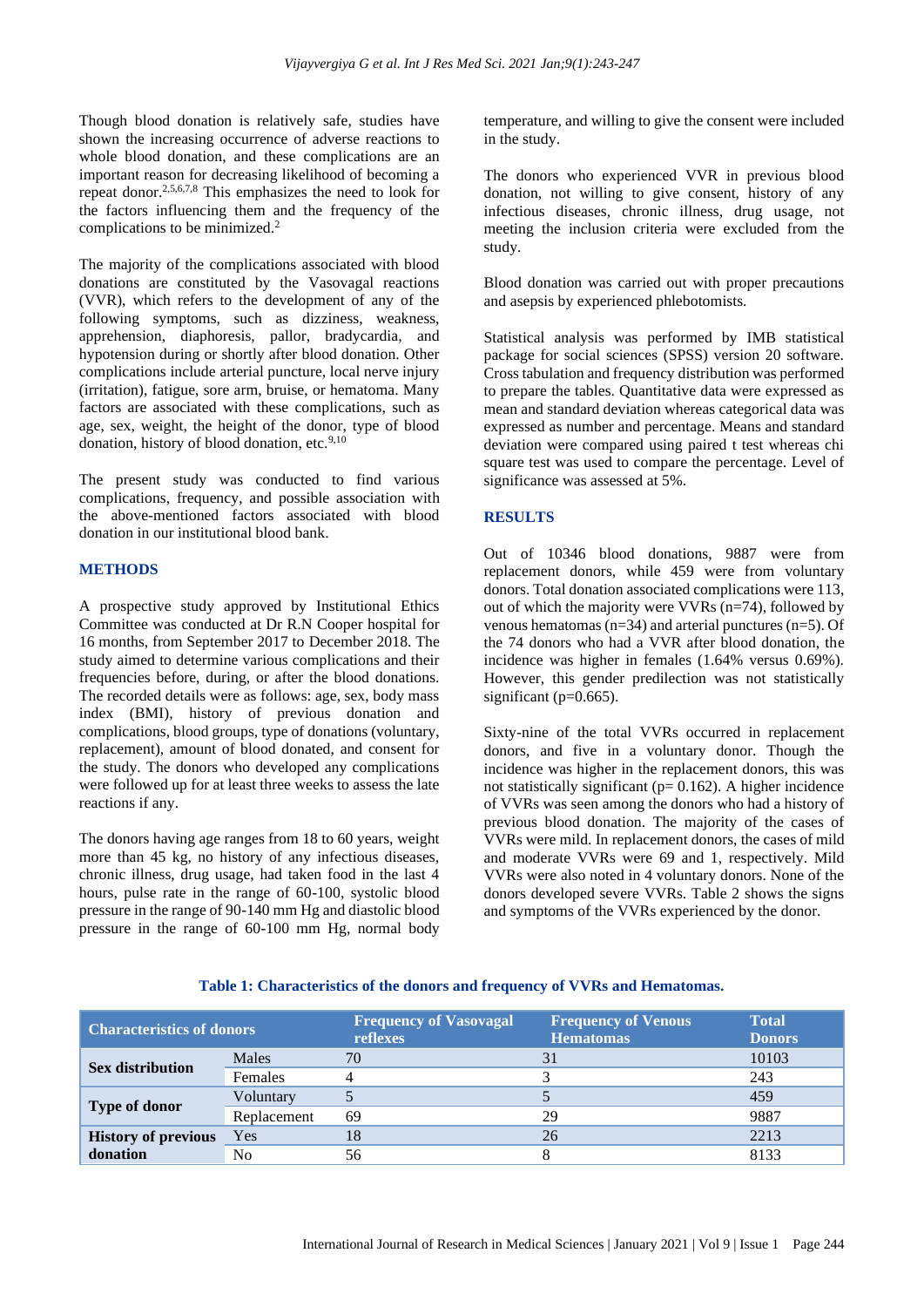Table 3 shows the mean systolic and diastolic blood pressure of the donors before and after VVRs. We observed a fall in systolic and diastolic blood pressure of the donors. The heart rate was also decreased, shown in Figure 2.

# **Table 2: Frequency of signs and symptoms of VVRs experienced by the donors.**

| <b>Signs/symptoms of vasovagal</b> | <b>Frequency</b> |
|------------------------------------|------------------|
| reflexes                           | (n)              |
| Weakness                           | 129              |
| <b>Dizziness</b>                   | 90               |
| <b>Sweating</b>                    | 75               |
| Headache                           | 52               |
| <b>Nausea</b>                      | 40               |
| <b>Vomiting</b>                    | 9                |
| <b>Loss of consciousness</b>       | 6                |
| <b>Tingling</b>                    | 4                |
| <b>Convulsions</b>                 |                  |



**Figure 1: Frequency of vasovagal reflexes.**





| Age (years) | Mean SBP (mm of Hg)    |                        |                | Mean DBP (mm of Hg)   |                      |                |
|-------------|------------------------|------------------------|----------------|-----------------------|----------------------|----------------|
|             | <b>Pre-donation</b>    | <b>Post-donation</b>   | <b>P-value</b> | <b>Pre-donation</b>   | <b>Post-donation</b> | <b>P-value</b> |
| 18-20       | 122                    | 118                    | 0.552          | 80                    | 78                   | 0.446          |
| $21 - 30$   | 123.50<br>$(SD=5.25)$  | 118.74<br>$(SD=7.67)$  | 0.0.021        | 80.6<br>$(SD=6.15)$   | 76.6<br>$(SD=6.50)$  | 0.034          |
| $31 - 40$   | 125.03<br>$(SD=10.50)$ | 116.79<br>$(SD=8.38)$  | 0.003          | 79.20<br>$(SD=6.40)$  | 72.75<br>$(SD=5.40)$ | 0.022          |
| $41 - 50$   | 134.44<br>$(SD=13.40)$ | 118.90<br>$(SD=15.90)$ | 0.002          | 83.98<br>$(SD=14.88)$ | 77.1<br>$(SD=9.21)$  | 0.001          |
| 51-60       | 134.70<br>$(SD=4.20)$  | 120.89<br>$(SD=7.77)$  | 0.001          | 86.99<br>$(SD=1.51)$  | 70.11<br>$(SD=2.77)$ | 0.012          |

# **Table 3: Mean SBP and DBP of the donors before and after VVRs.**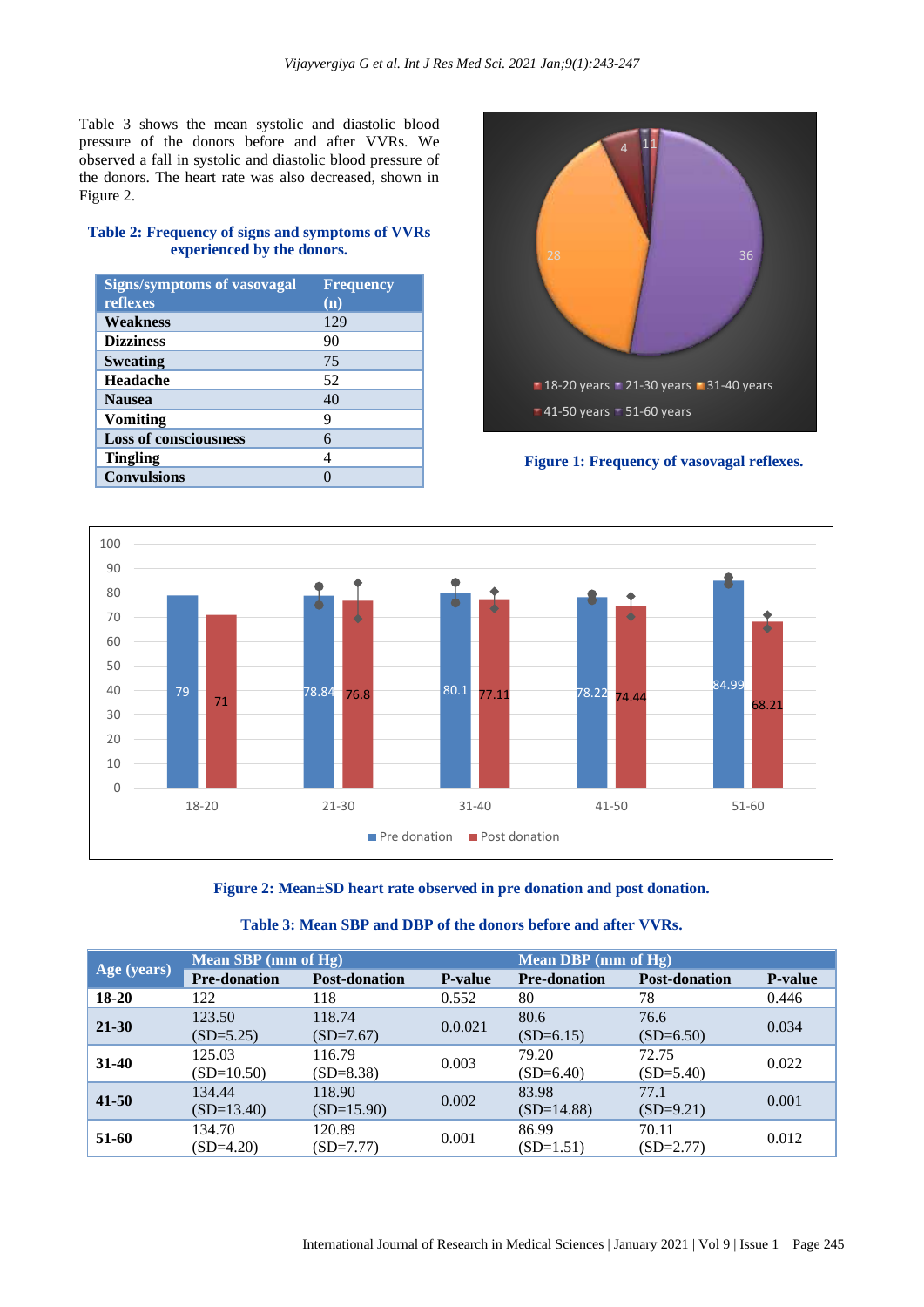A total of 34 donors developed hematoma during/after blood donation, of which 10 donors had to undergo repeat phlebotomy. Table 1 shows the frequency and distribution of donors based on their various characteristics, which developed hematomas. The incidence of hematoma was higher in female donors compared to male donors. A higher incidence of hematoma was also seen in voluntary donors as compared to replacement donors.

Neurological deficits were not seen in any of the donors due to inadvertent neural damage, and no deaths were reported in the study related to blood donation. All the donors were followed up for 3 weeks, who developed any of the above-mentioned complications.

#### **DISCUSSION**

Our tertiary care hospital has over one hundred twenty thousand admissions per year. This high patient load, in turn, has increased the demand for blood products. In our well-equipped facility for blood donation, the average number of blood donations range from 30-80 donations per day. The donor should be respected as he donates his blood to someone else. The donor's well-being and safety are of utmost importance, and efforts should be directed towards minimizing complications due to blood donations.

Though blood donations are safe, they still carry the risk of a few complications. In our study, donation related complications were found to be 1.09%. The most frequently encountered complication was VVRs (65.48%), followed by hematomas (30.08%) and arterial puncture (4.42%), respectively. A study conducted in 2 transfusion centers in Italy demonstrated 0.28% adverse reactions of all donations, and VVRs were the most commonly observed adverse events constituted 70.99% of all complications.<sup>11</sup>

A study done in an Indian tertiary care hospital showed that donation related complications were 0.99% of all donations and complications like VVRs, venous hematoma, arterial puncture encountered were 64.9%, 32.4%, and  $2.7\%$ , respectively.<sup>2</sup> A study done in Tehran studied only the vasovagal complications, and overall complication rates were 13.4%.<sup>12</sup>

The incidence of VVRs and its association with age, sex, weight, and history of the previous donation is well known.<sup>9</sup> Tondon et al. found VVRs in the majority of the age group of 31-40 years and VVRs rate in the first time donors was 89%. The incidence of VVRs was 2.5 times higher in females than males.<sup>10</sup> Zervou et al. also emphasized a higher incidence of VVRs in first-time donors and was attributed to the high-stress levels.<sup>13</sup>

The second important complication is a hematoma. In Denmark, the study demonstrated a 33% incidence of venous hematoma of all the complications, which is comparable to this study, which showed 30.08% of all adverse reactions.<sup>14</sup> Out of 34 patients who developed hematomas in this study, the higher incidence was seen in the 41-50 year age group. The donors were prescribed serratiopeptidase for 3 days and advised for cold compression. Nine of them came back after 2 weeks complaining of skin pigmentation in the phlebotomy area and counseled for that.

Arterial punctures are cumbersome, rare, and often occur due to faulty technique, blind phlebotomies, or inexperienced phlebotomists. Newman et al. showed 0.0029% incidence rate of this event among all donations.<sup>15</sup> In this study, arterial punctures occurred in five (0.048%) donors. Donors were advised to press the bleeding site for at least 15 min, followed by a tight pressure band-aid application, and were asked to follow up if required.

The other few blood donation complications seen in various studies are as follows: Arm injuries, thrombophlebitis, iron deficiency, nerve damage, and its sequel. However, none of these were seen in this study.<sup>14,16</sup>

# **CONCLUSION**

This study strengthened the fact that though blood donation is relatively safe, it still has a nearly 1% complication rate. To encourage blood donation at a regular interval, all the possible steps should be taken to minimize the rate of complications. Donors should be familiar with the process and discussed that to alleviate the anxiety so that complications can be reduced. Adequate night sleep and a proper meal before donation should be advised and implemented. The general health of the donors should be checked by strict screening. More medical attention should be given to the "at-risk" donors. To increase repeat donations, phlebotomists should build a good rapport with the donors, alleviate their apprehension and anxiety by engaging them in conversation and ensure their health and safety.

*Funding: No funding sources Conflict of interest: None declared Ethical approval: The study was approved by the Institutional Ethics Committee*

### **REFERENCES**

- 1. Sarkar S. Indian J Crit Care Med. 2008;12(3).
- 2. M.S. TJ. Complications Associated with Blood Donations in a Blood Bank at an Indian Tertiary Care Hospital. JCDR. 2014.
- 3. Weymouth W, Long B, Koyfman A, Winckler C. Whole Blood in Trauma: A Review for Emergency Clinicians. The Journal of Emergency Medicine. 2019;56:491-8.
- 4. Blood safety and availability. Who.int. https://www.who.int/news-room/factsheets/detail/blood-safety-and-availability. Accessed on 20 November 2020.